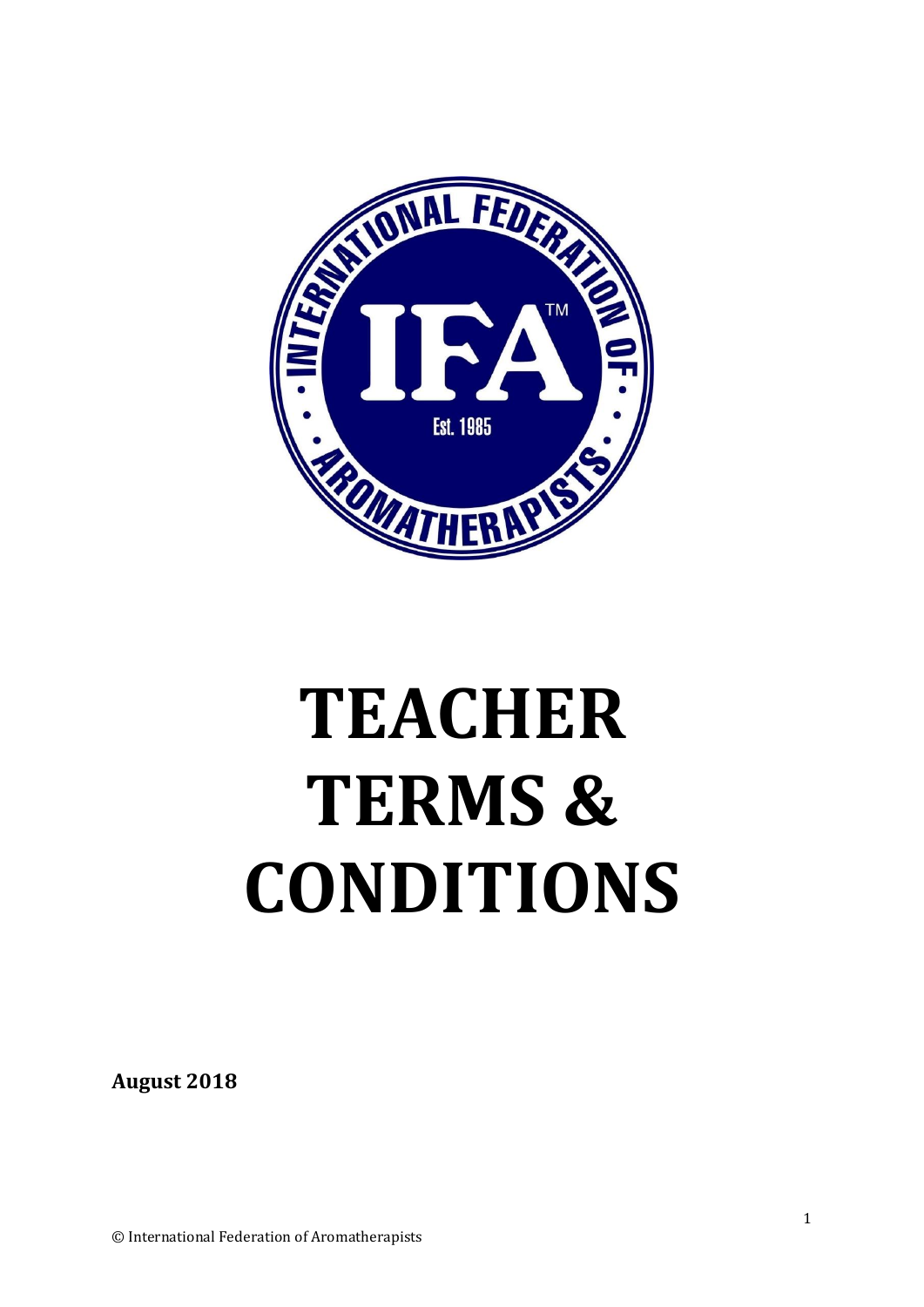## **1. INTRODUCTION**

IFA teacher status is awarded to those who have met the approval criteria and continuously meet these terms and conditions.

# **2. PURPOSE**

The purpose of this document is to set out the terms and conditions, which will be referred to in the case of any dispute between the IFA and a teacher.

The IFA reserves the right to amend or withdraw these terms and conditions without prior notice.

## **3. TEACHER REGISTER**

The IFA provides a register of teachers who have met the teacher approval criteria, so that they may be contacted by those recruiting training staff at their Centre.

The register will identify, in relation to each teacher:

- $\triangleright$  Which IFA course the teacher is registered to teach
- $\triangleright$  The category of teacher
- ➢ Whether the teacher is freelance or employed at a Centre

# **4. MAINTAINING TEACHER STATUS**

To maintain teacher status the individual must:

- a) Hold continual IFA postgraduate membership in the courses they are registered to teach e.g. if they are registered to teach the IFA Aromatherapy Diploma Course and Aromacare course they will need current FULL + CARER membership.
- b) Co-operate if asked to provide any information that we may require in order to perform our regulatory function

# **5. ADVERTISING YOUR STATUS**

IFA teacher status means the person is approved to specifically teach one or more IFA course. You may not promote your IFA teacher status next to other aromatherapy courses or disciplines that are not registered with the IFA or which you are registered with the IFA to teach.

# **6. TERMINATING IFA TEACHER STATUS**

- a) A teacher's IFA status will be terminated in the event of
	- i. non-renewal of IFA postgraduate membership;
	- ii. non-payment of the annual teacher fee or;
	- iii. failing to cooperate when asked to provide information required the by IFA to perform our regulatory function or;
	- iv. notification from you that you wish to terminate your teacher registration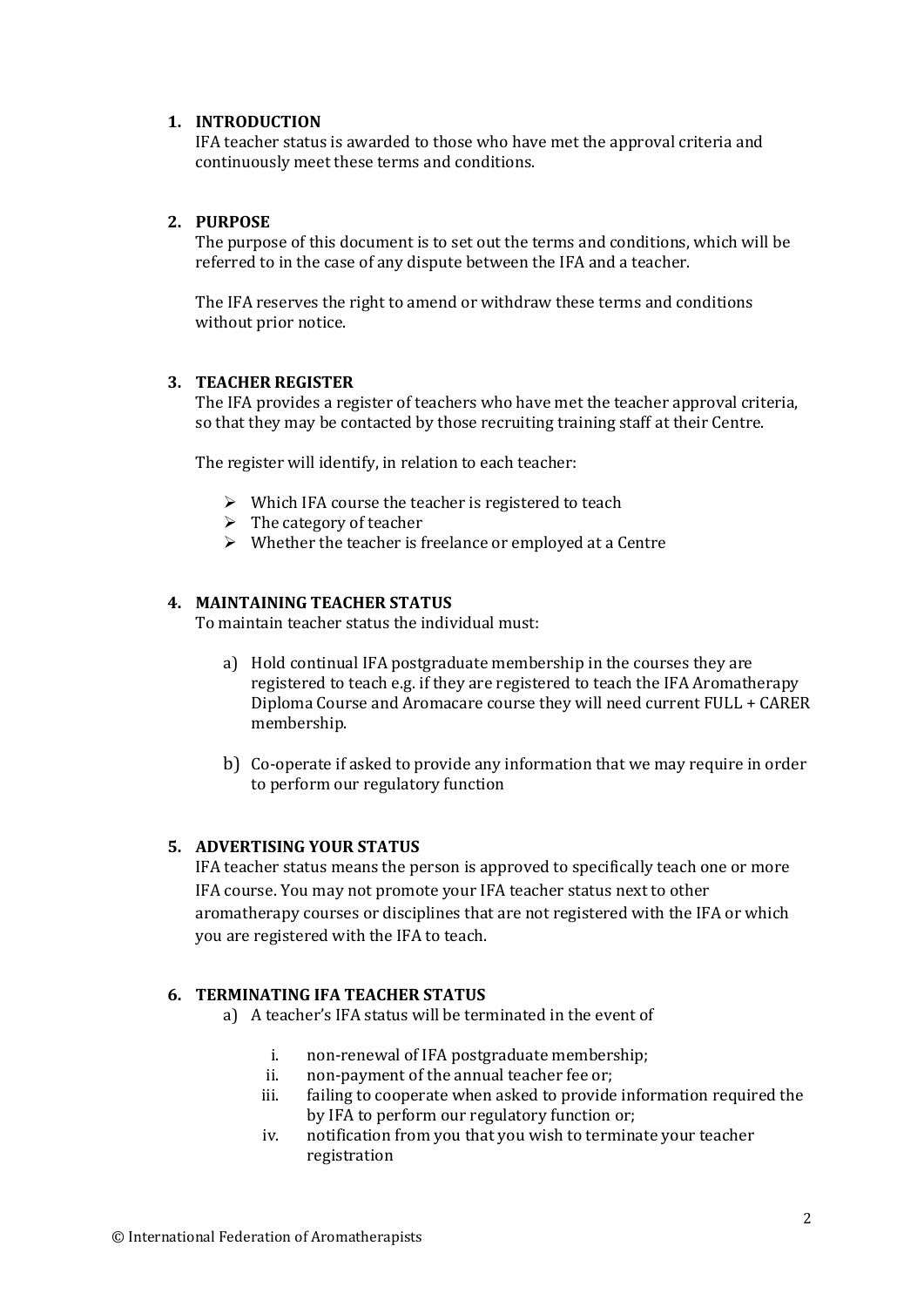b) When IFA teacher status terminates, all references to IFA teacher status must be removed from the individual's practice/business, publications, promotional material, and websites no later than one month after termination.

## **7. COMPLAINTS**

Complaints raised against you, in your capacity as a teacher, will be addressed to your employer, the Centre owner. Equally, if you wish to raise a concern about the IFA's service this must come through the Centre owner.

## **8. DISCLAIMER**

IFA teacher status is granted to those who have met the approval criteria and comply with the terms and conditions. The IFA promotes individuals with IFA teacher status on the 'source a teacher register' but does not guarantee work. Teachers are employed by Centres, not the IFA. The IFA is third party to any arrangements between a teacher and a Centre. The IFA shall not be liable for any claims arising or levelled for damage or loss caused by termination of teacher status or removal from the register. In completing the teacher application form the individual has indemnified the IFA in respect of each and every such claim and all actions, claims, costs, proceedings and demands in respect thereof.

# **9. TEACHER FEES**

- a) Teacher registration is currently a one off payment however if your membership lapses the fee will be payable again.
- b) Teacher registration fees are non-refundable and non-transferable.

#### **10. RENEWING YOUR TEACHER REGISTRATION**

- a) Teachers will receive written notification inviting them to renew their teacher registration alongside their membership, unless their Centre pays this on their behalf.
- b) Irrespective of whether you or your employer pay your teacher registration, you are responsible for ensuring that the payment reaches the IFA before the renewal date.
- c) If you no longer wish to renew your teacher subscription with the IFA you will need to confirm this in writing.

#### **11. PROCESSING TEACHER APPLICATIONS**

Teacher applications are typically processed on our system and confirmation sent by post within five (5) working days of receipt of all the relevant documentation and required fee.

#### **12. CONFIRMATION**

When a teacher successfully registers, the IFA will confirm this by post and will send a confirmation letter, certificate and badge (except for trainee teachers who do not receive a badge).